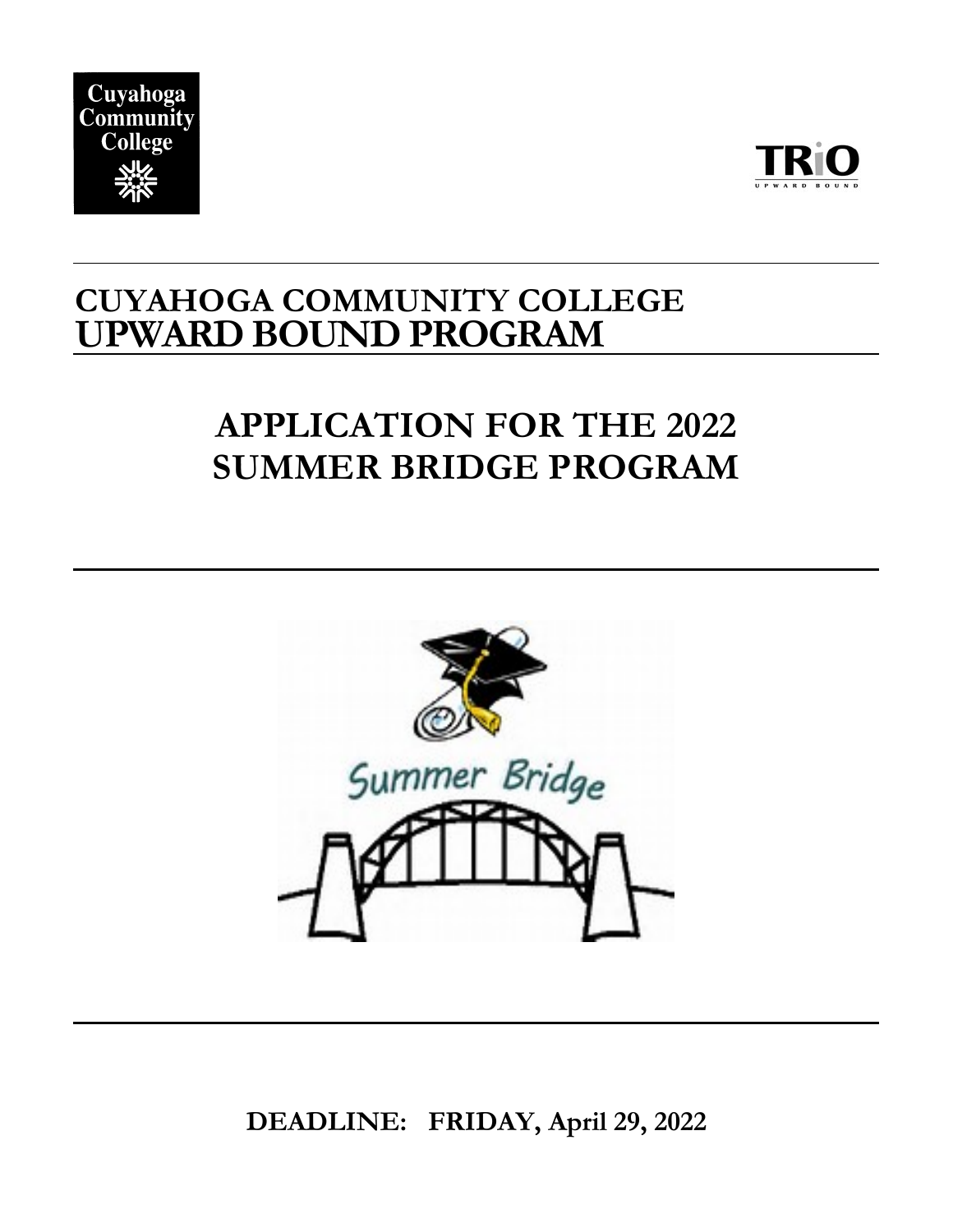# ummer Bridge Application

#### SUMMER BRIDGE PROGRAM OVERVIEW

The Upward Bound Summer Bridge program offers graduating seniors an opportunity to earn "free" college credit and further prepare for college success during the summer prior to their first year of college. Bridge students enroll and complete up to two college courses at Cuyahoga Community College. These courses are transferable to all public colleges in Ohio through the Ohio Transfer Module. The Upward Bound program will pay for tuition, fees, textbooks and supplies and provide daily bus passes. In addition, it will provide individual assistance and student-success workshops.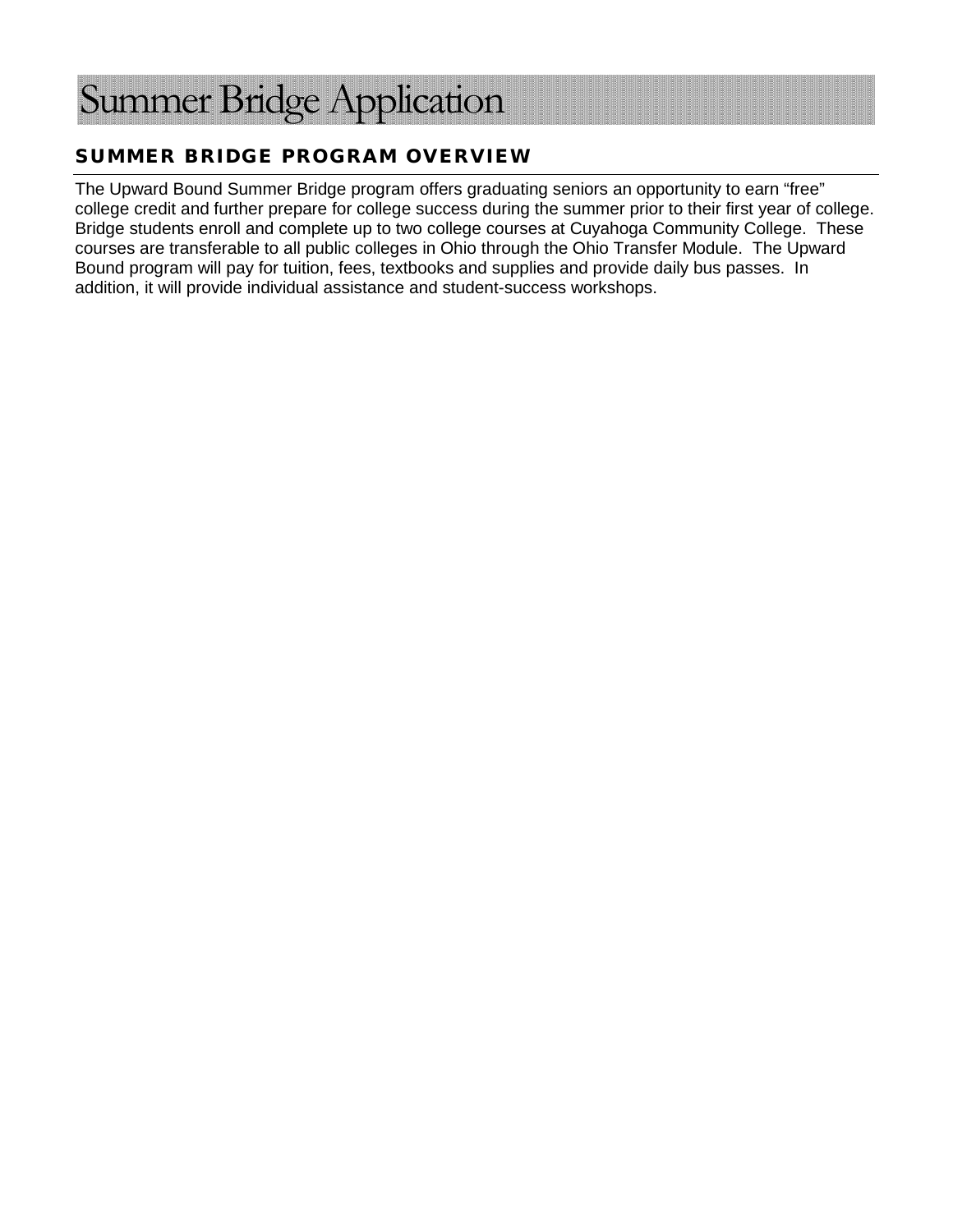### ummer Bridge Application

#### ELIGIBILITY

**To be eligible to participate in the Summer Bridge component, you must:** 

- **Graduate** from high school by **June 2022.**
- Provide **proof of acceptance** to a college or university for the **2022-2023 academic year**.
- Attend and complete the Upward Bound Summer Bridge Orientation.
- Apply for admission to Cuyahoga Community College.
- **Take the Placement Tests unless exempt because of ACT scores (21 or higher in English, math and reading). Note: You must submit your official scores that show 21 or higher in each area.**

#### HOW TO APPLY

#### **Submit the completed Summer Bridge application by Friday April 29, 2022.**

| Math Placement Score:       |
|-----------------------------|
|                             |
| Selected for Bridge: Y<br>N |
|                             |
|                             |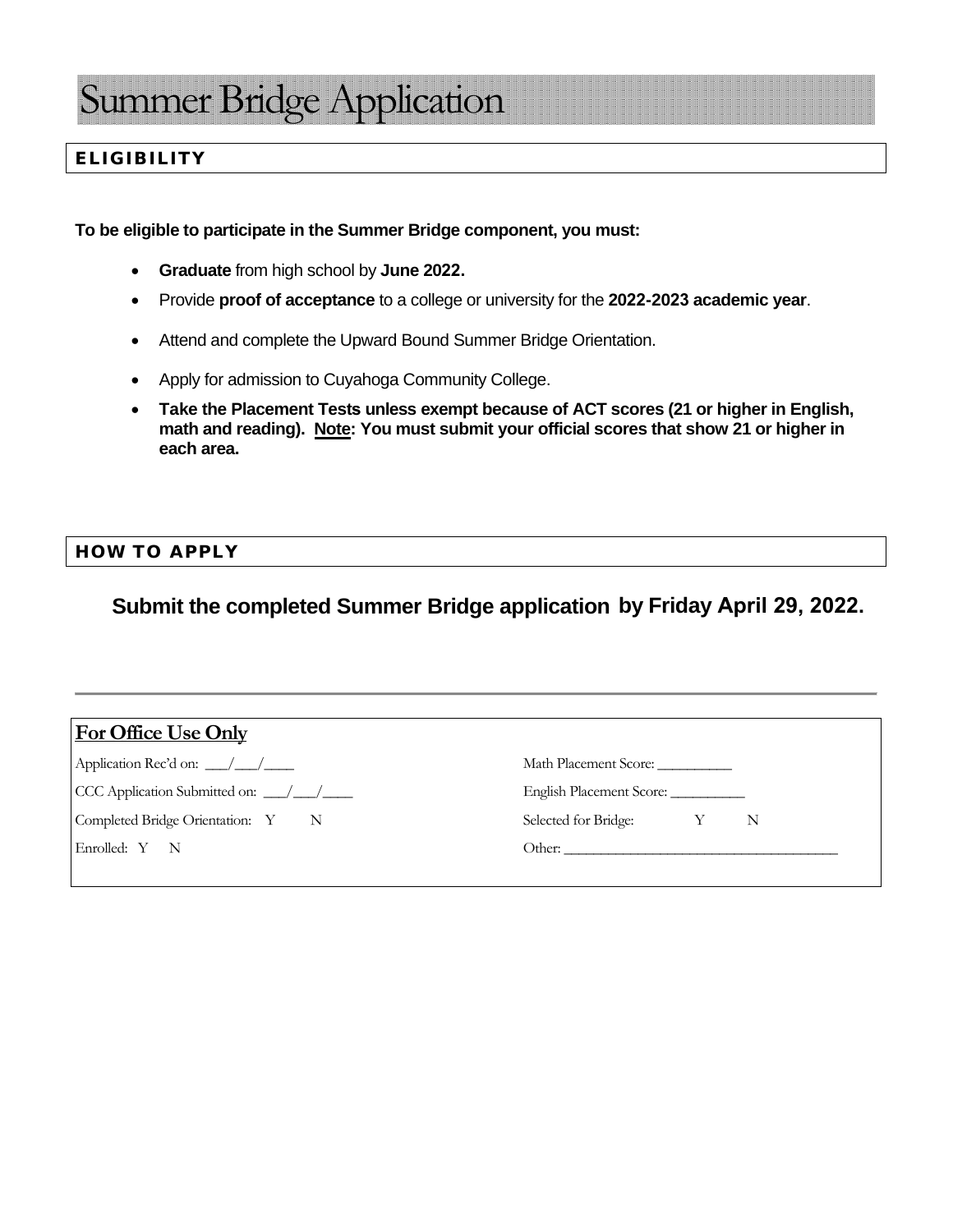## Summer Bridge Application

#### \* Required Field

| PERSONAL INFORMATION                                                                                    |  |  |     |           |  |
|---------------------------------------------------------------------------------------------------------|--|--|-----|-----------|--|
|                                                                                                         |  |  |     |           |  |
|                                                                                                         |  |  |     |           |  |
|                                                                                                         |  |  |     |           |  |
|                                                                                                         |  |  |     |           |  |
| <b>HIGH SCHOOL INFORMATION</b>                                                                          |  |  |     |           |  |
|                                                                                                         |  |  |     |           |  |
|                                                                                                         |  |  |     |           |  |
| scale Circle the type of high school diploma you will receive upon graduation: Honors<br>Regular        |  |  |     |           |  |
| Did you participate in College Credit Plus?* Yes<br><b>No</b>                                           |  |  |     |           |  |
| If yes, how many College Credit Plus credits will you have earned upon high school graduation: ________ |  |  |     |           |  |
| ACT Composite Score: ________________SAT Composite Score: _____________                                 |  |  |     |           |  |
| <b>COLLEGE APPLICATIONS AND ACCEPTANCES</b>                                                             |  |  |     |           |  |
| Please list the names of all colleges and universities you have submitted applications for admission.   |  |  |     |           |  |
| Institution:_________________________* City/State: ___________________________* Accepted:               |  |  | Yes | No.       |  |
| Institution:_______________________City/State: _________________________________ Accepted:              |  |  | Yes | <b>No</b> |  |
| Institution:_______________________City/State: _________________________________ Accepted:              |  |  | Yes | <b>No</b> |  |
| Institution:_________________________City/State: _______________________________ Accepted:              |  |  | Yes | No        |  |